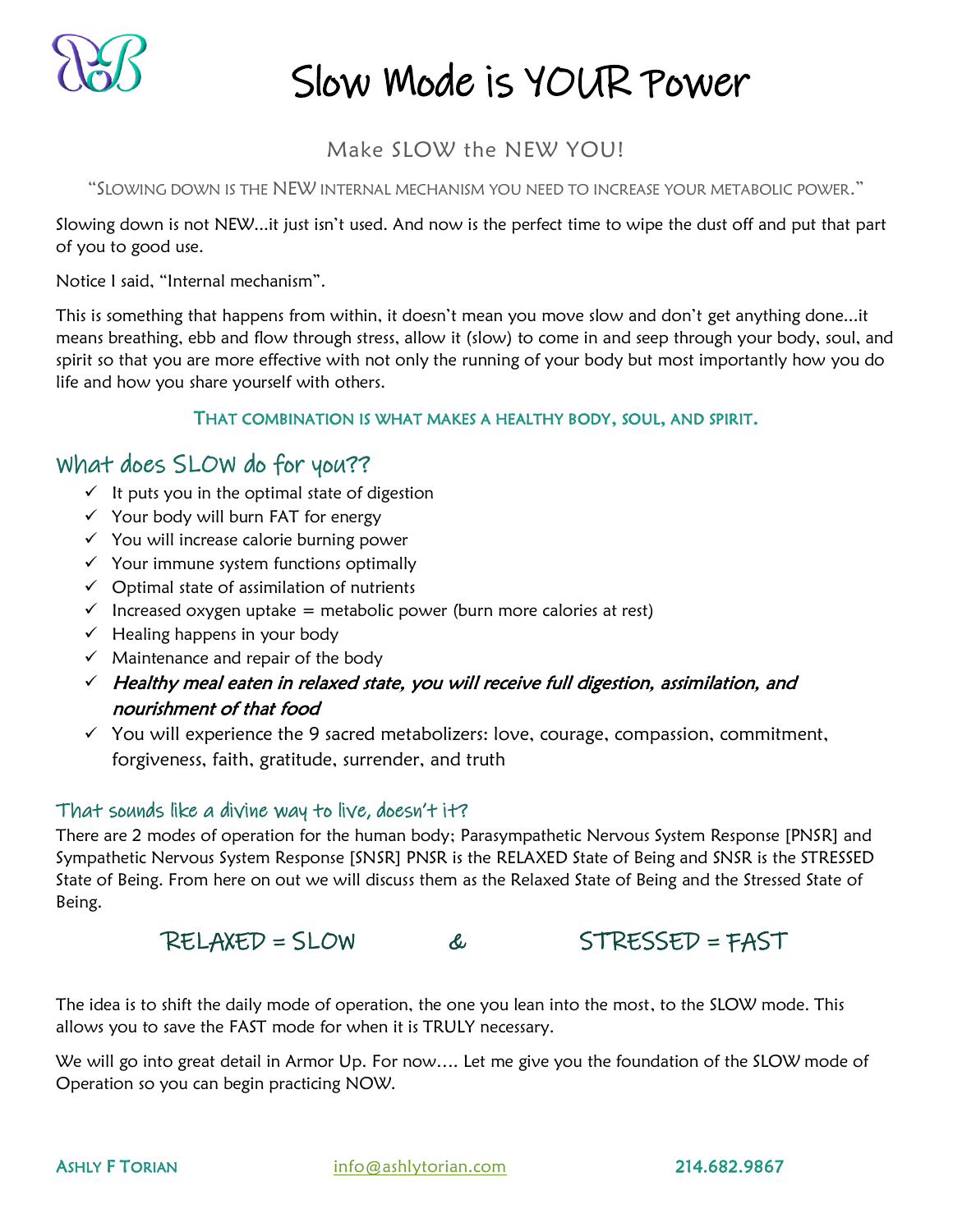

## Relaxation – SLOW

For years I helped others to experience sustainable weight loss and what we found is that it is NOT ONLY about WHAT you eat...but rather HOW you eat.

When we look further into that we see that the mode of operation matters for the health and vitality of the body. This SLOW mode of Operation wakes up the Gut Brain. This triggers the complete digestion and assimilation of nutrients.

For now, simply take an inventory: Do you live a hurried life? What areas of your life are you" rushing" through? Do you like this pace? Does it fill you with energy? Or does it exhaust you? Take some time and write your thoughts down. Understanding where you are starting will help point the way for where you go next.

## The GIFT of TIME

It takes less than 1 min to shift the mode of operation from FAST to SLOW. **EXERCISE:** Check in and breathe.

- Breathe in 2/3 capacity hold for 3 counts (this also helps to decrease BP)
- Exhale all the air.
- Diaphragmatic Breathing is best. We will review this thoroughly in Armor Up.
- Nasal breathing is preferred activates central nervous system (the senses become alert)

#### THE GREATER YOUR CAPACITY TO TAKE IN OXYGEN, THE HIGHER YOUR METABOLIC BURNING POWER. IN ESSENCE.... OXYGEN MOBILIZES FAT

The following are a few areas where you can practice shifting your mode of operation to slow.

- Lengthen time it takes to eat breakfast eat before you leave the house, not in the car.
- Give yourself 30 min for lunch and dinner increase to 1 hour.
- Look in your schedule where you can find these extra moments for slowing down at mealtimes
- Enlist members of your family, co-workers, and friends in this new way of slowing down. Get them involved – support system.
- Just eat and be present don't do odd jobs while eating.

## WHEN YOU EAT…ONLY EAT.

**EXERCISE:** Breathe while you eat (Before  $-$  Between Bites  $-$  After)

- Any changes in "after meal energy"?
- Any change in digestion?
- Any change in the amount of food eaten?
- What is your satisfaction quotient? Any change?

When you slow down, the communication between head brain and the gut brain can take place and you can get a real feel for when you are satisfied vs. overstuffed.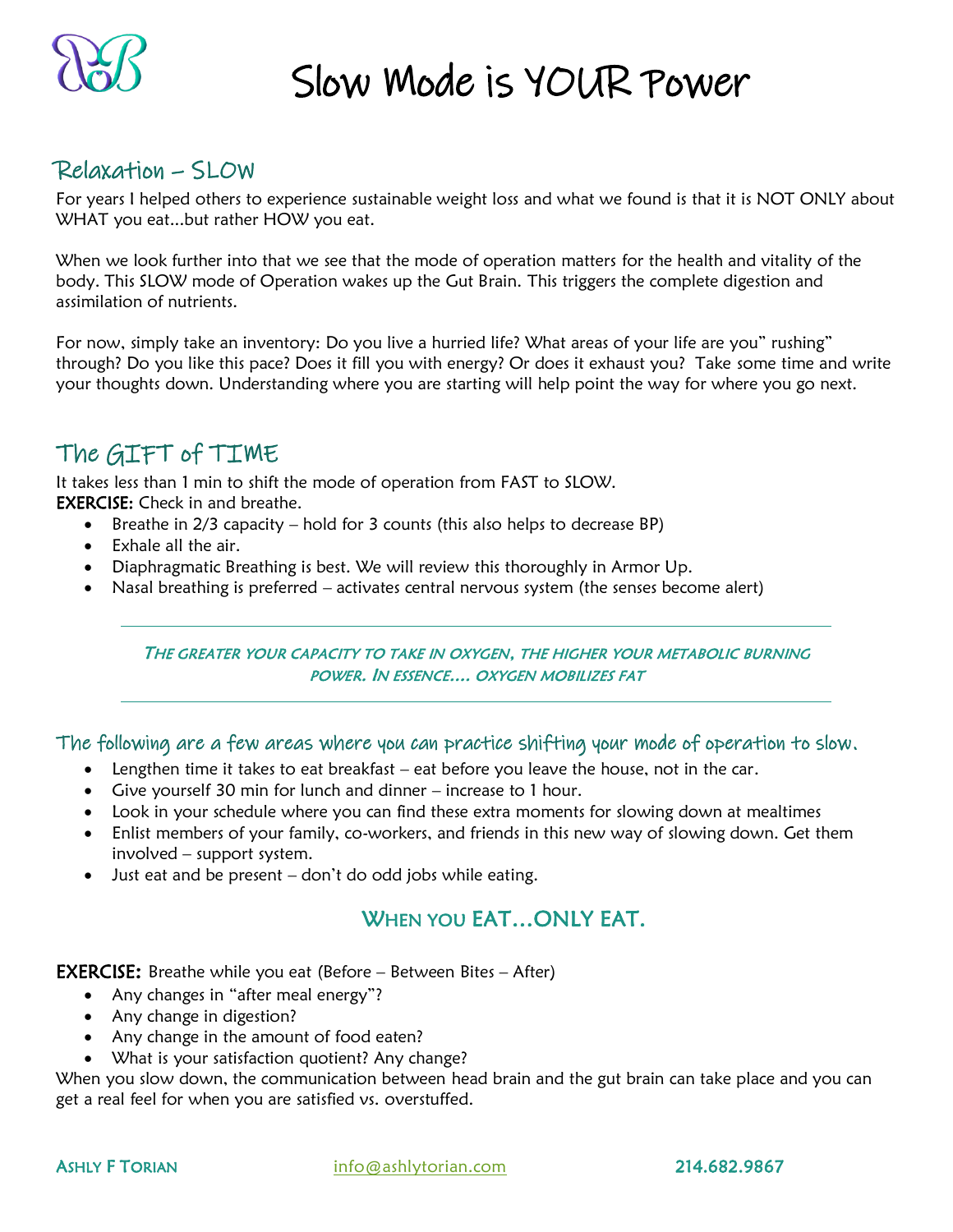

Stressed Eating can lead to or contribute to every possible symptom, dis-ease, and food issue.

- Stress is anger, worry, anxiety, un-forgiveness, negative self-talk, etc.
- Relaxation is trust, faith, love, kindness, forgiveness, understanding...all of this puts you in a relaxed state, a state of optimal digestion and assimilation.
- Let go of false beliefs that cause stress chemistry and deplete the body.

#### Presence and Awareness

- As you slow, you become aware of what the body needs. It takes the gut brain 20 min for it to realize it is full – it needs time to scan and analyze meal and determine what is needed. BE SLOW. The rewards are HUGE!
- Be gentle with it, the digestion is responsible for a lot of work: not only does it digest thoughts feelings and emotions, but it also pulls out nutrients from food and pulls out toxins and poisons, as well.
- If you choose to eat without awareness, the tendency is to overeat. This shuts down the gut brain.

## The Soul Lessons in Slowing Up

#### 4 key lessons in Slowing Up your life.

- It is a discovery of finding your natural pace. The pace where you can literally feel your body say "Ahhh." Do you hear this? DO you and your body love the pace you currently live? OR is your body giving you some hints (symptoms) that things must change?
- Letting go of survival-based living This life is beautiful. Instead of gripping and forcing and pushing your way through. Give slowing down a shot. BE-ing the very essence of slow. Here the Rewards are GREAT as well!!
- Trusting life hmmm... this grabs the attention. DO you believe that life is FOR you or AGAINST you? When you TRUST Life. The glass is ALWAYS half-full. This is the place where we train the reticular activating system to focus on what we want to see and experience in our life. We will do a DEEP dive into this in Armor Up.
- Listening and noticing this is BEING the OBSERVER in your life so that you RESPOND vs. REACT.

### Journal opportunity: What does life look like for you? Journal how your life will be when you SLOW DOWN and find your natural pace and let go of the rush.

### Ways to practice Slowing Up:

- 1. If you only have 5 min to eat  $-$  eat slow that 5 min.
- 2. Take a walk without the cell phone.
- 3. Waiting...do nothing avoid busy work just breathe and enjoy a few moments of nothing.

Lao Tzu "the serene and the tranquil set the rhythm of the world" – serenity and tranquility reboot us.